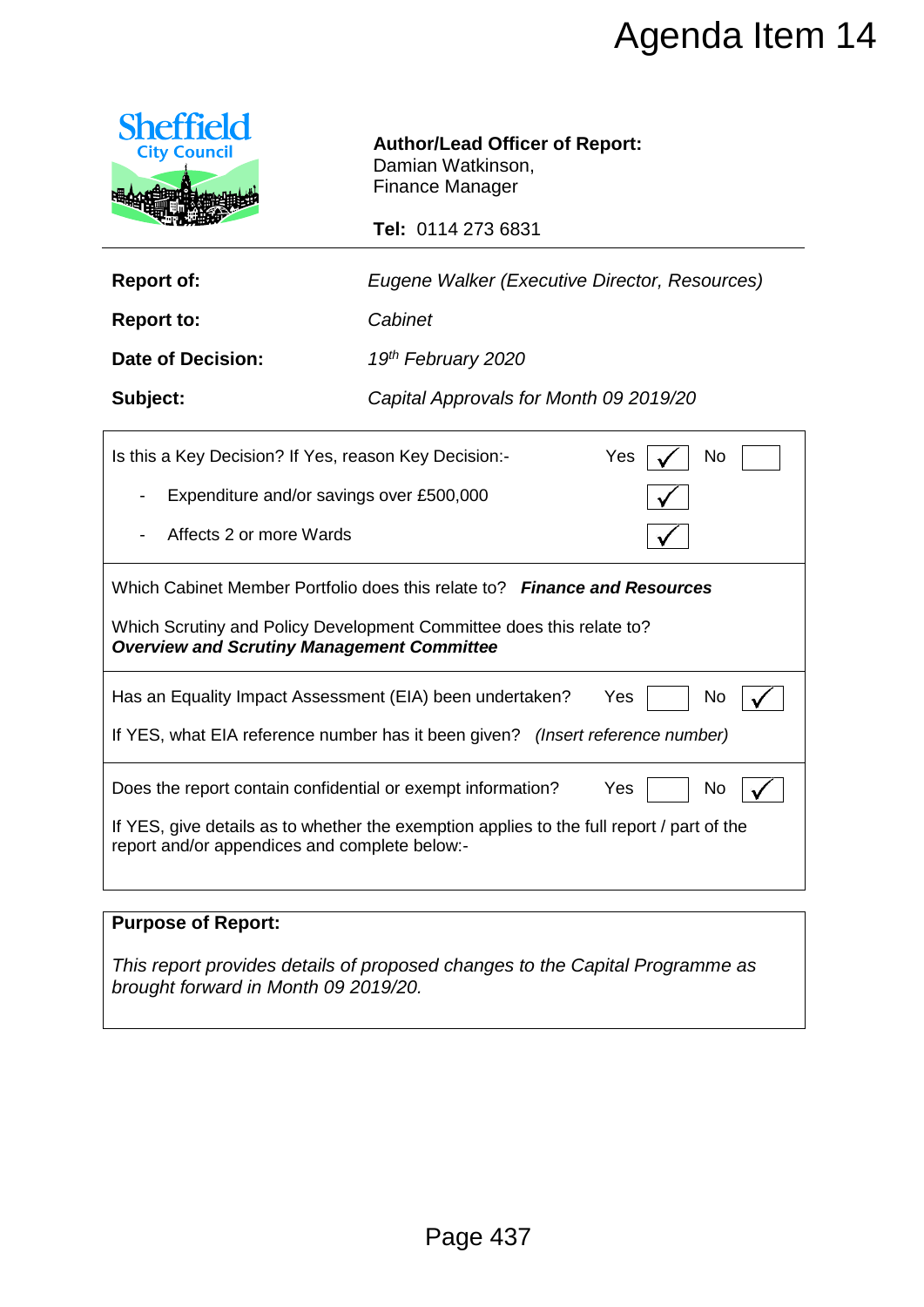#### **Recommendations:**

- Approve the proposed additions and variations to the Capital Programme listed in Appendix 1, including the procurement strategies and delegate authority to the Director of Finance and Commercial Services or nominated Officer, as appropriate, to award the necessary contract
- Approve the making of grants to 3rd Parties as detailed at Appendix 2

# **Background Papers:**

| Lead Officer to complete:- |                                                                                                                                                                                                                                                                                                                                                             |                                                                                |  |
|----------------------------|-------------------------------------------------------------------------------------------------------------------------------------------------------------------------------------------------------------------------------------------------------------------------------------------------------------------------------------------------------------|--------------------------------------------------------------------------------|--|
| $\mathbf 1$<br>required.   | I have consulted the relevant departments<br>in respect of any relevant implications<br>indicated on the Statutory and Council                                                                                                                                                                                                                              | Finance: Tim Hardie                                                            |  |
|                            | Policy Checklist, and comments have<br>been incorporated / additional forms                                                                                                                                                                                                                                                                                 | Legal: Nadine Sime / Sarah Bennett                                             |  |
|                            | completed / EIA completed, where                                                                                                                                                                                                                                                                                                                            | Equalities: No                                                                 |  |
|                            | Legal, financial/commercial and equalities implications must be included within the report and<br>the name of the officer consulted must be included above.                                                                                                                                                                                                 |                                                                                |  |
| $\overline{2}$             | <b>EMT member who approved</b><br>submission:                                                                                                                                                                                                                                                                                                               | Eugene Walker                                                                  |  |
| 3                          | <b>Cabinet Member consulted:</b>                                                                                                                                                                                                                                                                                                                            | <b>Councillor Terry Fox</b><br><b>Cabinet member for Finance and Resources</b> |  |
| $\overline{4}$             | I confirm that all necessary approval has been obtained in respect of the implications indicated<br>on the Statutory and Council Policy Checklist and that the report has been approved for<br>submission to the Decision Maker by the EMT member indicated at 2. In addition, any<br>additional forms have been completed and signed off as required at 1. |                                                                                |  |
|                            | <b>Lead Officer Name:</b><br>Damian Watkinson                                                                                                                                                                                                                                                                                                               | <b>Job Title:</b><br>Finance Manager Business Partner Capital                  |  |
|                            | Date: 07/02/20                                                                                                                                                                                                                                                                                                                                              |                                                                                |  |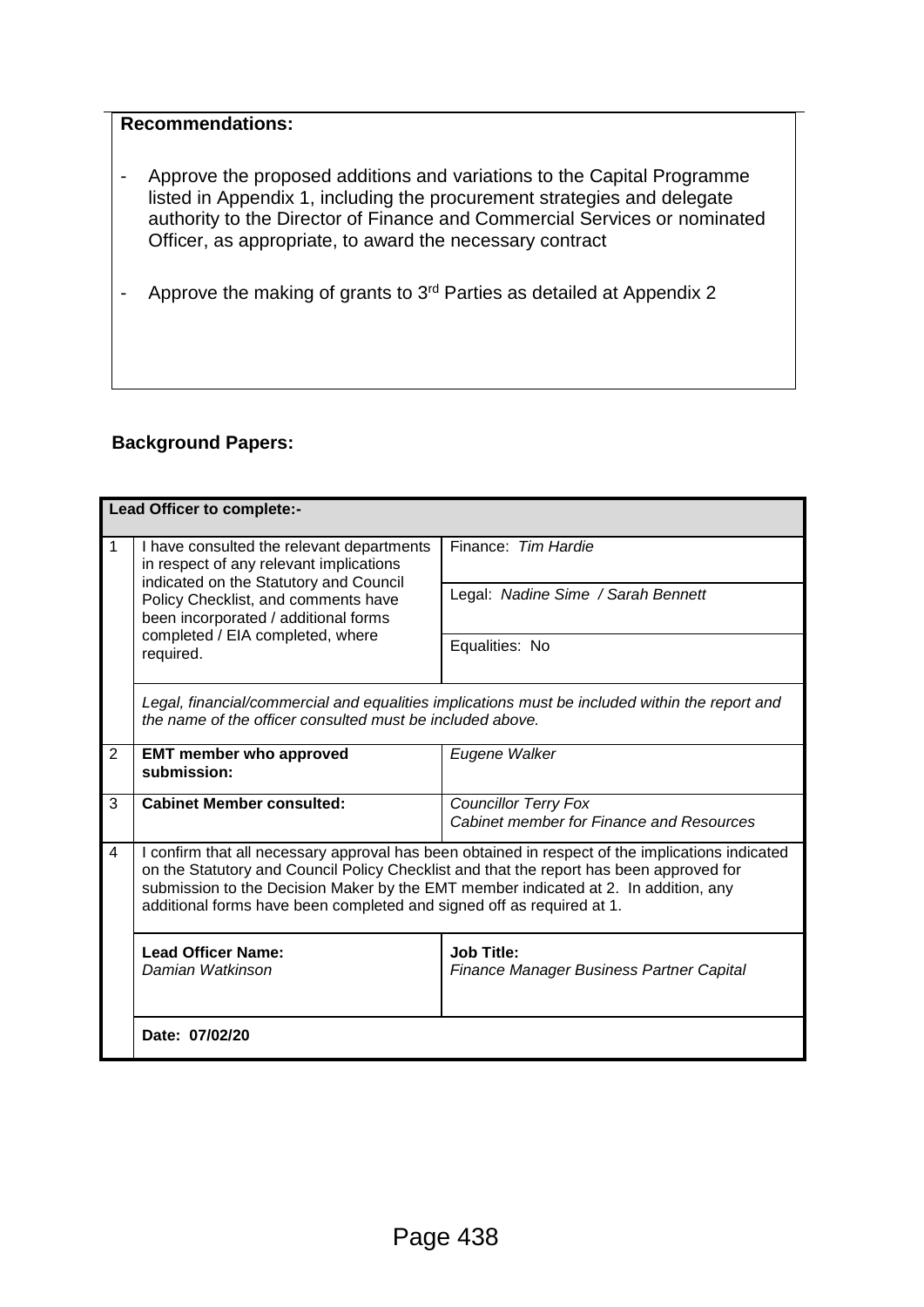# **MONTH 09 2019/20 CAPITAL APPROVALS**

# **1. SUMMARY**

- 1.1 A number of schemes have been submitted for approval in line with the Council's capital approval process during the Month 09 reporting cycle. This report requests the relevant approvals and delegations to allow these schemes to progress.
- 1.2 Below is a summary of the number and total value of schemes in each approval category:
	- 12 additions of specific projects to the capital programme creating a net increase of £3.093m;
	- 12 variations creating a net increase of £5.594m;
	- 21 re-profiles of expenditure with no increase to budgets
- 1.3 Further details of the schemes listed above can be found in Appendix 1.

# **2. WHAT DOES THIS MEAN FOR SHEFFIELD PEOPLE**

2.1 The proposed changes to the Capital programme will improve the recreational leisure facilities, schools, roads and homes used by the people of Sheffield, and improve the infrastructure of the city council to deliver those services.

# **3. BACKGROUND**

This report is part of the monthly reporting procedure to Members on proposed changes to the Council's capital programme.

# **4. OUTCOME AND SUSTAINABILITY**

4.1 By delivering these schemes the Council seeks to improve the quality of life for the people of Sheffield.

# **5. OTHER IMPLICATIONS**

#### 5.1 **Finance Implications**

The primary purpose of this report is to provide Members with information on the proposed changes to the City Council's Capital Programme further details on each scheme are included in Appendix 1 in relation to schemes to be delivered and Appendix 2 in relation to grants to be issued.

# 5.2 **Procurement and Contract Award Implications**

This report will commit the Council to a series of future contracts. The procurement strategy for each project is set out in Appendix 1. The award of